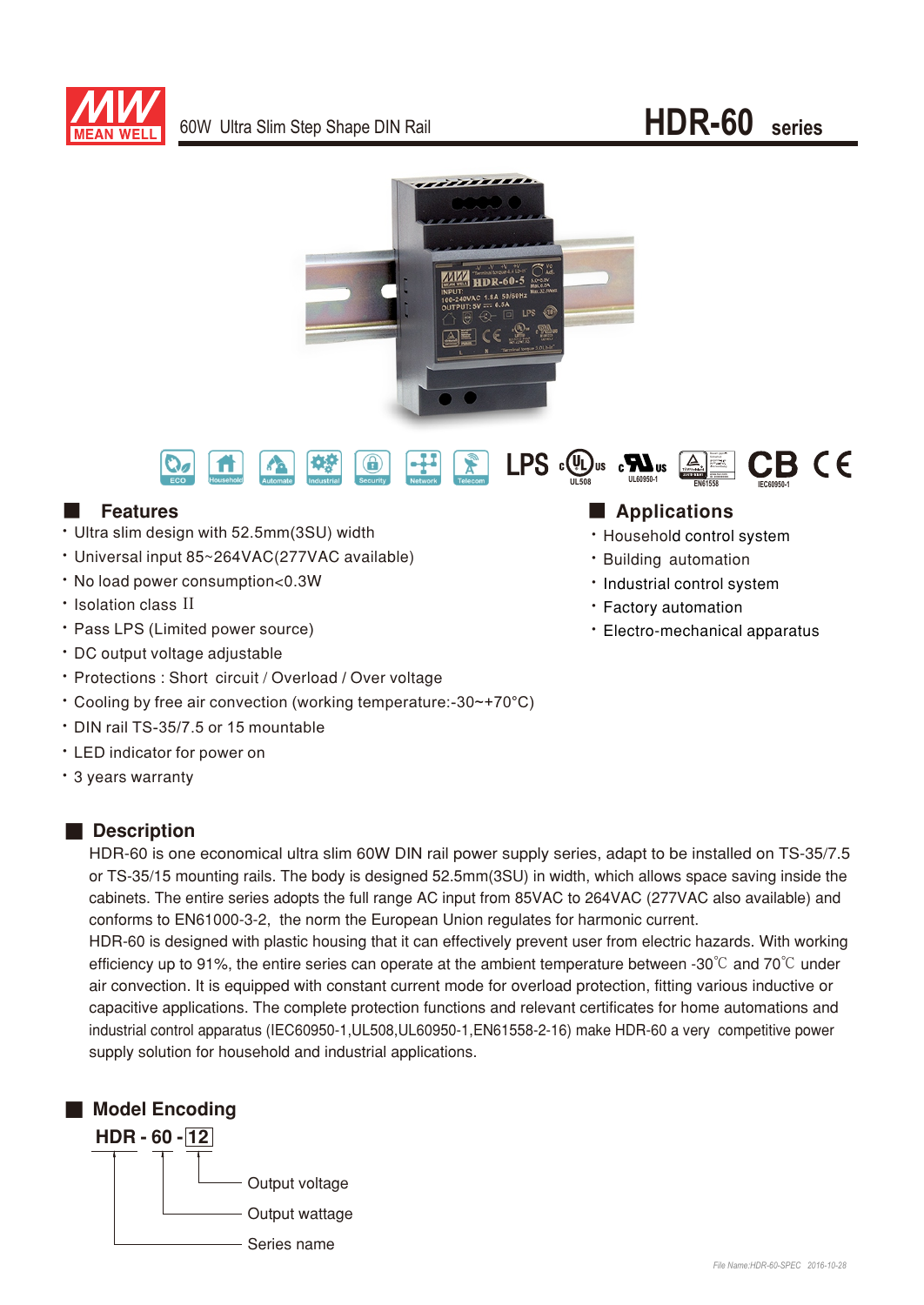

#### **SPECIFICATION**

| <b>MODEL</b>        |                                                                                                                                                                                                                                                                                                                                                                                                                                                                                                                                                                                                                                                                                                                                                                                                                                                                                         | <b>HDR-60-5</b>                                                                                               | HDR-60-12                                                       | HDR-60-15                                                                          | HDR-60-24                                          | HDR-60-48         |  |
|---------------------|-----------------------------------------------------------------------------------------------------------------------------------------------------------------------------------------------------------------------------------------------------------------------------------------------------------------------------------------------------------------------------------------------------------------------------------------------------------------------------------------------------------------------------------------------------------------------------------------------------------------------------------------------------------------------------------------------------------------------------------------------------------------------------------------------------------------------------------------------------------------------------------------|---------------------------------------------------------------------------------------------------------------|-----------------------------------------------------------------|------------------------------------------------------------------------------------|----------------------------------------------------|-------------------|--|
|                     | <b>DC VOLTAGE</b>                                                                                                                                                                                                                                                                                                                                                                                                                                                                                                                                                                                                                                                                                                                                                                                                                                                                       | 5V                                                                                                            | 12V                                                             | <b>15V</b>                                                                         | <b>24V</b>                                         | 48V               |  |
|                     | <b>RATED CURRENT</b>                                                                                                                                                                                                                                                                                                                                                                                                                                                                                                                                                                                                                                                                                                                                                                                                                                                                    | 6.5A                                                                                                          | 4.5A                                                            | 4A                                                                                 | 2.5A                                               | 1.25A             |  |
|                     | <b>CURRENT RANGE</b>                                                                                                                                                                                                                                                                                                                                                                                                                                                                                                                                                                                                                                                                                                                                                                                                                                                                    | $0 - 6.5A$                                                                                                    | $0 - 4.5A$                                                      | $0 - 4A$                                                                           | $0 - 2.5A$                                         | $0 - 1.25A$       |  |
|                     | <b>RATED POWER</b>                                                                                                                                                                                                                                                                                                                                                                                                                                                                                                                                                                                                                                                                                                                                                                                                                                                                      | 32.5W                                                                                                         | 54W                                                             | 60W                                                                                | 60W                                                | 60W               |  |
| <b>OUTPUT</b>       | RIPPLE & NOISE (max.) Note.2                                                                                                                                                                                                                                                                                                                                                                                                                                                                                                                                                                                                                                                                                                                                                                                                                                                            | 80mVp-p                                                                                                       | 120mVp-p                                                        | 120mVp-p                                                                           | 150mVp-p                                           | 240mVp-p          |  |
|                     | VOLTAGE ADJ. RANGE                                                                                                                                                                                                                                                                                                                                                                                                                                                                                                                                                                                                                                                                                                                                                                                                                                                                      | $5.0 - 5.5V$                                                                                                  | $10.8 - 13.8V$                                                  | $13.5 - 18V$                                                                       | $21.6 - 29V$                                       | $43.2 \sim 55.2V$ |  |
|                     | <b>VOLTAGE TOLERANCE Note.3</b>                                                                                                                                                                                                                                                                                                                                                                                                                                                                                                                                                                                                                                                                                                                                                                                                                                                         | ±2.0%                                                                                                         | ±1.0%                                                           | ±1.0%                                                                              | ±1.0%                                              | ±1.0%             |  |
|                     | <b>LINE REGULATION</b>                                                                                                                                                                                                                                                                                                                                                                                                                                                                                                                                                                                                                                                                                                                                                                                                                                                                  | ±1.0%                                                                                                         | ±1.0%                                                           | ±1.0%                                                                              | ±1.0%                                              | ±1.0%             |  |
|                     | <b>LOAD REGULATION</b>                                                                                                                                                                                                                                                                                                                                                                                                                                                                                                                                                                                                                                                                                                                                                                                                                                                                  | ±1.0%                                                                                                         | ±1.0%                                                           | ±1.0%                                                                              | ±1.0%                                              | ±1.0%             |  |
|                     | <b>SETUP, RISE TIME</b>                                                                                                                                                                                                                                                                                                                                                                                                                                                                                                                                                                                                                                                                                                                                                                                                                                                                 | 500ms, 50ms/115VAC at full load<br>500ms, 50ms/230VAC                                                         |                                                                 |                                                                                    |                                                    |                   |  |
|                     | HOLD UP TIME (Typ.)                                                                                                                                                                                                                                                                                                                                                                                                                                                                                                                                                                                                                                                                                                                                                                                                                                                                     | 30ms/230VAC<br>12ms/115VAC at full load                                                                       |                                                                 |                                                                                    |                                                    |                   |  |
|                     | <b>VOLTAGE RANGE</b>                                                                                                                                                                                                                                                                                                                                                                                                                                                                                                                                                                                                                                                                                                                                                                                                                                                                    | 85~264VAC (277VAC available)<br>120~370VDC (390VDC available)                                                 |                                                                 |                                                                                    |                                                    |                   |  |
| <b>INPUT</b>        | <b>FREQUENCY RANGE</b>                                                                                                                                                                                                                                                                                                                                                                                                                                                                                                                                                                                                                                                                                                                                                                                                                                                                  | $47 \sim 63$ Hz                                                                                               |                                                                 |                                                                                    |                                                    |                   |  |
|                     | <b>EFFICIENCY (Typ.)</b>                                                                                                                                                                                                                                                                                                                                                                                                                                                                                                                                                                                                                                                                                                                                                                                                                                                                | 85%<br>88%<br>89%                                                                                             |                                                                 | 90%                                                                                | 91%                                                |                   |  |
|                     | <b>AC CURRENT (Typ.)</b>                                                                                                                                                                                                                                                                                                                                                                                                                                                                                                                                                                                                                                                                                                                                                                                                                                                                | 1.2A/115VAC                                                                                                   | 0.8A/230VAC                                                     |                                                                                    |                                                    |                   |  |
|                     | <b>INRUSH CURRENT (Typ.)</b>                                                                                                                                                                                                                                                                                                                                                                                                                                                                                                                                                                                                                                                                                                                                                                                                                                                            | COLD START 30A/115VAC<br>60A/230VAC                                                                           |                                                                 |                                                                                    |                                                    |                   |  |
|                     |                                                                                                                                                                                                                                                                                                                                                                                                                                                                                                                                                                                                                                                                                                                                                                                                                                                                                         | $105 \sim 160\%$ rated output power                                                                           |                                                                 |                                                                                    |                                                    |                   |  |
|                     | Note.4<br><b>OVERLOAD</b>                                                                                                                                                                                                                                                                                                                                                                                                                                                                                                                                                                                                                                                                                                                                                                                                                                                               | Protection type : Constant current limiting, recovers automatically after fault condition is removed          |                                                                 |                                                                                    |                                                    |                   |  |
| <b>PROTECTION</b>   | <b>OVER VOLTAGE</b>                                                                                                                                                                                                                                                                                                                                                                                                                                                                                                                                                                                                                                                                                                                                                                                                                                                                     | $5.75 - 6.75V$                                                                                                | $14.2 - 16.2V$                                                  | $18.8 \sim 22.5V$                                                                  | $30 - 36V$                                         | $56.5 - 64.8V$    |  |
|                     |                                                                                                                                                                                                                                                                                                                                                                                                                                                                                                                                                                                                                                                                                                                                                                                                                                                                                         |                                                                                                               | Protection type : Shut down o/p voltage, re-power on to recover |                                                                                    |                                                    |                   |  |
|                     | <b>WORKING TEMP.</b>                                                                                                                                                                                                                                                                                                                                                                                                                                                                                                                                                                                                                                                                                                                                                                                                                                                                    | -30 ~ +70 $^{\circ}$ C (Refer to "Derating Curve")                                                            |                                                                 |                                                                                    |                                                    |                   |  |
| <b>ENVIRONMENT</b>  | <b>WORKING HUMIDITY</b>                                                                                                                                                                                                                                                                                                                                                                                                                                                                                                                                                                                                                                                                                                                                                                                                                                                                 | 20~90% RH non-condensing                                                                                      |                                                                 |                                                                                    |                                                    |                   |  |
|                     | <b>STORAGE TEMP., HUMIDITY</b>                                                                                                                                                                                                                                                                                                                                                                                                                                                                                                                                                                                                                                                                                                                                                                                                                                                          | -40 ~ +85°C, 10 ~ 95% RH non-condensing                                                                       |                                                                 |                                                                                    |                                                    |                   |  |
|                     | <b>TEMP. COEFFICIENT</b>                                                                                                                                                                                                                                                                                                                                                                                                                                                                                                                                                                                                                                                                                                                                                                                                                                                                | $\pm$ 0.03%/°C (0 ~ 50°C) RH non-condensing                                                                   |                                                                 |                                                                                    |                                                    |                   |  |
|                     | <b>VIBRATION</b>                                                                                                                                                                                                                                                                                                                                                                                                                                                                                                                                                                                                                                                                                                                                                                                                                                                                        | 10 ~ 500Hz, 2G 10min./1cycle, period for 60min. each along X, Y, Z axes; Mounting: Compliance to IEC60068-2-6 |                                                                 |                                                                                    |                                                    |                   |  |
|                     | <b>OPERATING ALTITUDE</b>                                                                                                                                                                                                                                                                                                                                                                                                                                                                                                                                                                                                                                                                                                                                                                                                                                                               | 2000 meters                                                                                                   |                                                                 |                                                                                    |                                                    |                   |  |
|                     | <b>SAFETY STANDARDS</b>                                                                                                                                                                                                                                                                                                                                                                                                                                                                                                                                                                                                                                                                                                                                                                                                                                                                 | UL60950-1, UL508, TUV EN61558-2-16, IEC60950-1 approved; Design refer to EN50178, TUV EN60950-1               |                                                                 |                                                                                    |                                                    |                   |  |
| <b>SAFETY &amp;</b> | <b>WITHSTAND VOLTAGE</b>                                                                                                                                                                                                                                                                                                                                                                                                                                                                                                                                                                                                                                                                                                                                                                                                                                                                | I/P-O/P:3KVAC                                                                                                 |                                                                 |                                                                                    |                                                    |                   |  |
| <b>EMC</b>          | <b>ISOLATION RESISTANCE</b>                                                                                                                                                                                                                                                                                                                                                                                                                                                                                                                                                                                                                                                                                                                                                                                                                                                             | I/P-O/P:100M Ohms / 500VDC / 25 °C / 70% RH                                                                   |                                                                 |                                                                                    |                                                    |                   |  |
| (Note 5)            | <b>EMC EMISSION</b>                                                                                                                                                                                                                                                                                                                                                                                                                                                                                                                                                                                                                                                                                                                                                                                                                                                                     | Parameter                                                                                                     | <b>Standard</b>                                                 | <b>Test Level / Note</b>                                                           |                                                    |                   |  |
|                     |                                                                                                                                                                                                                                                                                                                                                                                                                                                                                                                                                                                                                                                                                                                                                                                                                                                                                         | Conducted                                                                                                     | EN55032(CISPR32)                                                |                                                                                    | Class B                                            |                   |  |
|                     |                                                                                                                                                                                                                                                                                                                                                                                                                                                                                                                                                                                                                                                                                                                                                                                                                                                                                         | Radiated                                                                                                      | EN55032(CISPR32)                                                |                                                                                    | Class B                                            |                   |  |
|                     |                                                                                                                                                                                                                                                                                                                                                                                                                                                                                                                                                                                                                                                                                                                                                                                                                                                                                         | Harmonic Current                                                                                              | EN61000-3-2<br>Class A                                          |                                                                                    |                                                    |                   |  |
|                     |                                                                                                                                                                                                                                                                                                                                                                                                                                                                                                                                                                                                                                                                                                                                                                                                                                                                                         | Voltage Flicker                                                                                               | EN61000-3-3                                                     |                                                                                    | -------                                            |                   |  |
|                     | <b>EMC IMMUNITY</b>                                                                                                                                                                                                                                                                                                                                                                                                                                                                                                                                                                                                                                                                                                                                                                                                                                                                     | EN55024, EN55035, EN61000-6-2, EN61204-3                                                                      |                                                                 |                                                                                    |                                                    |                   |  |
|                     |                                                                                                                                                                                                                                                                                                                                                                                                                                                                                                                                                                                                                                                                                                                                                                                                                                                                                         | <b>Test Level /Note</b><br>Parameter<br><b>Standard</b>                                                       |                                                                 |                                                                                    |                                                    |                   |  |
|                     |                                                                                                                                                                                                                                                                                                                                                                                                                                                                                                                                                                                                                                                                                                                                                                                                                                                                                         | <b>ESD</b><br>EN61000-4-2                                                                                     |                                                                 |                                                                                    | Level 3, 8KV air; Level 2, 4KV contact, criteria A |                   |  |
|                     |                                                                                                                                                                                                                                                                                                                                                                                                                                                                                                                                                                                                                                                                                                                                                                                                                                                                                         | EN61000-4-3<br>Radiated Susceptibility                                                                        |                                                                 |                                                                                    | Level 3, criteria A                                |                   |  |
|                     |                                                                                                                                                                                                                                                                                                                                                                                                                                                                                                                                                                                                                                                                                                                                                                                                                                                                                         | EN61000-4-4<br>EFT/Burest                                                                                     |                                                                 |                                                                                    | Level 3, criteria A                                |                   |  |
|                     |                                                                                                                                                                                                                                                                                                                                                                                                                                                                                                                                                                                                                                                                                                                                                                                                                                                                                         | Surge                                                                                                         | EN61000-4-5                                                     |                                                                                    | Level 4,2KV/L-N, criteria A                        |                   |  |
|                     |                                                                                                                                                                                                                                                                                                                                                                                                                                                                                                                                                                                                                                                                                                                                                                                                                                                                                         | Conducted                                                                                                     | EN61000-4-6                                                     |                                                                                    | Level 3, criteria A                                |                   |  |
|                     |                                                                                                                                                                                                                                                                                                                                                                                                                                                                                                                                                                                                                                                                                                                                                                                                                                                                                         | Magnetic Field                                                                                                | EN61000-4-8                                                     |                                                                                    | Level 4, criteria A                                |                   |  |
|                     |                                                                                                                                                                                                                                                                                                                                                                                                                                                                                                                                                                                                                                                                                                                                                                                                                                                                                         | EN61000-4-11<br>Voltage Dips and interruptions                                                                |                                                                 | $>$ 95% dip 0. 5 periods, 30% dip 25 periods,<br>$>$ 95% interruptions 250 periods |                                                    |                   |  |
|                     | <b>MTBF</b>                                                                                                                                                                                                                                                                                                                                                                                                                                                                                                                                                                                                                                                                                                                                                                                                                                                                             | 927.6K hrs min.<br>MIL-HDBK-217F $(25^{\circ}C)$                                                              |                                                                 |                                                                                    |                                                    |                   |  |
| <b>OTHERS</b>       | <b>DIMENSION</b>                                                                                                                                                                                                                                                                                                                                                                                                                                                                                                                                                                                                                                                                                                                                                                                                                                                                        | 52.5*90*54.5mm (W*H*D)                                                                                        |                                                                 |                                                                                    |                                                    |                   |  |
|                     | <b>PACKING</b>                                                                                                                                                                                                                                                                                                                                                                                                                                                                                                                                                                                                                                                                                                                                                                                                                                                                          | 190g;60pcs/12.4Kg/0.97CUFT                                                                                    |                                                                 |                                                                                    |                                                    |                   |  |
| <b>NOTE</b>         | 1. All parameters NOT specially mentioned are measured at 230VAC input, rated load and 25°C of ambient temperature.<br>2. Ripple & noise are measured at 20MHz of bandwidth by using a 12" twisted pair-wire terminated with a 0.1uf & 47uf parallel capacitor.<br>3. Tolerance : includes set up tolerance, line regulation and load regulation.<br>4. Constant current limiting operation within 50% ~100% rated output voltage; protection type for short ciruit is hiccup mode, it will recover<br>automatically after fault condition is removed.<br>5. The power supply is considered as an independent unit, but the final equipment still need to re-confirm that the whole system complies with the EMC<br>directives. For guidance on how to perform these EMC tests, please refer to "EMI testing of component power supplies."<br>(as available on http://www.meanwell.com) |                                                                                                               |                                                                 |                                                                                    |                                                    |                   |  |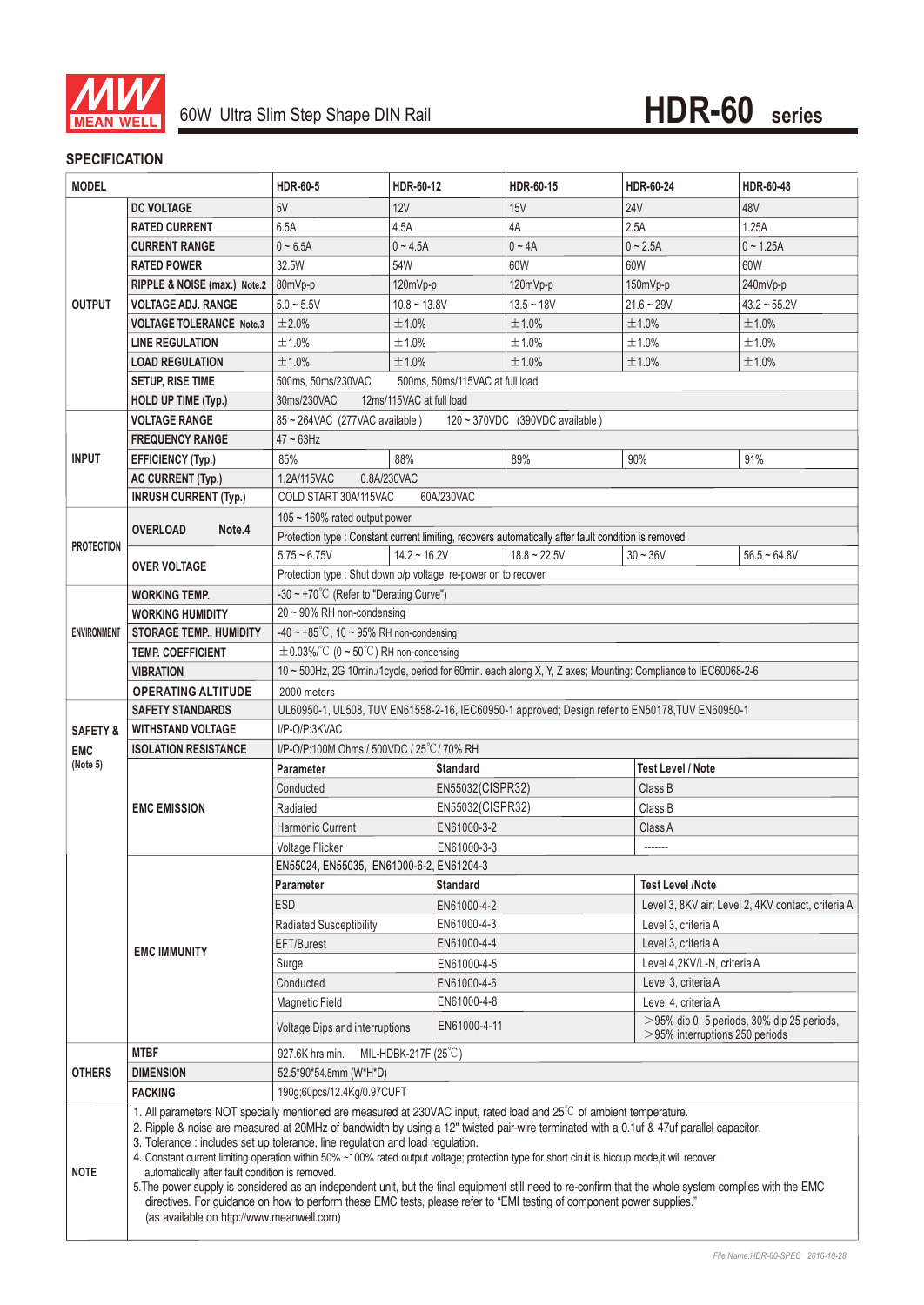

# 60W Ultra Slim Step Shape DIN Rail **HDR-60 series**